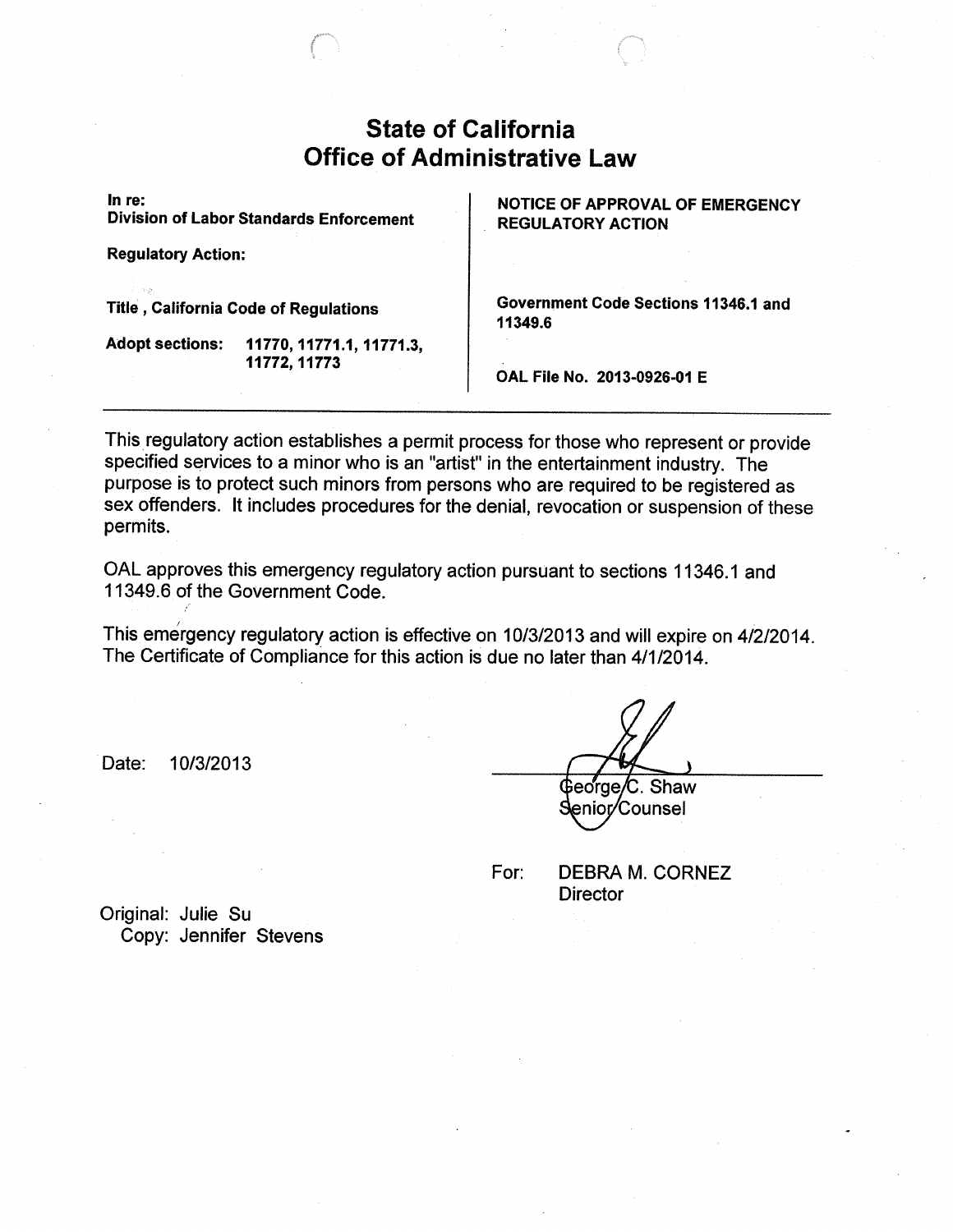|                                                                                                                                                                                                                                                                                                                                                                | STATE OF CALIFORNIA-OFFICE OF ADMISSIRATIVE WWW<br>NOTICE PUBLICATION REGI    |                                                                                                                                                    |                                                  | ∰e instructions on<br>reverse)                                                                                                                                               | For use by Secretary of State only                                             |
|----------------------------------------------------------------------------------------------------------------------------------------------------------------------------------------------------------------------------------------------------------------------------------------------------------------------------------------------------------------|-------------------------------------------------------------------------------|----------------------------------------------------------------------------------------------------------------------------------------------------|--------------------------------------------------|------------------------------------------------------------------------------------------------------------------------------------------------------------------------------|--------------------------------------------------------------------------------|
| STD. 400 (REV. 01-2013)<br><b>OAL FILE</b><br><b>NUMBERS</b>                                                                                                                                                                                                                                                                                                   | NOTICE FILE NUMBER<br>Z-                                                      | REGULATORY ACTION NUMBER                                                                                                                           |                                                  | <b>EMERGENCY NUMBER</b><br>26-01E                                                                                                                                            | TNOORSED FILED                                                                 |
|                                                                                                                                                                                                                                                                                                                                                                |                                                                               | For use by Office of Administrative Law (OAL) only                                                                                                 | OFFICE OF                                        |                                                                                                                                                                              |                                                                                |
|                                                                                                                                                                                                                                                                                                                                                                |                                                                               |                                                                                                                                                    |                                                  | 2013 SEP 26 AN II: II                                                                                                                                                        | 2013 OCT -3 PM 3:38                                                            |
|                                                                                                                                                                                                                                                                                                                                                                |                                                                               |                                                                                                                                                    |                                                  | <b>DEFICE OF</b><br><b><i>ADMINISTRATIVE LAW</i></b>                                                                                                                         |                                                                                |
|                                                                                                                                                                                                                                                                                                                                                                |                                                                               |                                                                                                                                                    |                                                  |                                                                                                                                                                              |                                                                                |
|                                                                                                                                                                                                                                                                                                                                                                | <b>NOTICE</b>                                                                 |                                                                                                                                                    |                                                  | <b>REGULATIONS</b>                                                                                                                                                           |                                                                                |
| <b>AGENCY WITH RULEMAKING AUTHORITY</b><br>Division of Labor Standards Enforcement, Department of Industrial Relations                                                                                                                                                                                                                                         |                                                                               |                                                                                                                                                    |                                                  |                                                                                                                                                                              | <b>AGENCY FILE NUMBER (If any)</b><br>N/A                                      |
|                                                                                                                                                                                                                                                                                                                                                                |                                                                               |                                                                                                                                                    |                                                  |                                                                                                                                                                              |                                                                                |
| 1. SUBJECT OF NOTICE                                                                                                                                                                                                                                                                                                                                           |                                                                               | A. PUBLICATION OF NOTICE (Complete for publication in Notice Register)                                                                             | TITLE(S)                                         | <b>FIRST SECTION AFFECTED</b>                                                                                                                                                | 2. REQUESTED PUBLICATION DATE                                                  |
|                                                                                                                                                                                                                                                                                                                                                                |                                                                               |                                                                                                                                                    |                                                  |                                                                                                                                                                              |                                                                                |
| 3. NOTICE TYPE<br>Regulatory Action                                                                                                                                                                                                                                                                                                                            | Notice re Proposed<br>Other                                                   |                                                                                                                                                    | 4. AGENCY CONTACT PERSON                         | <b>TELEPHONE NUMBER</b>                                                                                                                                                      | FAX NUMBER (Optional)                                                          |
| <b>OAL USE</b><br><b>ONLY</b>                                                                                                                                                                                                                                                                                                                                  | <b>ACTION ON PROPOSED NOTICE</b><br>Approved as<br>Submitted                  | Approved as<br>Modified                                                                                                                            | Disapproved/<br>Withdrawn                        | NOTICE REGISTER NUMBER                                                                                                                                                       | PUBLICATION DATE                                                               |
|                                                                                                                                                                                                                                                                                                                                                                |                                                                               |                                                                                                                                                    |                                                  |                                                                                                                                                                              |                                                                                |
| <b>B. SUBMISSION OF REGULATIONS (Complete when submitting regulations)</b><br>1b. ALL PREVIOUS RELATED OAL REGULATORY ACTION NUMBER(S)<br>1a. SUBJECT OF REGULATION(S)                                                                                                                                                                                         |                                                                               |                                                                                                                                                    |                                                  |                                                                                                                                                                              |                                                                                |
| Child Performer Services Permit<br>N/A                                                                                                                                                                                                                                                                                                                         |                                                                               |                                                                                                                                                    |                                                  |                                                                                                                                                                              |                                                                                |
|                                                                                                                                                                                                                                                                                                                                                                |                                                                               | 2. SPECIFY CALIFORNIA CODE OF REGULATIONS TITLE(S) AND SECTION(S) (Including title 26, if toxics related)                                          |                                                  |                                                                                                                                                                              |                                                                                |
|                                                                                                                                                                                                                                                                                                                                                                | <b>SECTION(S) AFFECTED</b><br>(List all section number(s)                     | <b>ADOPT</b><br>11770, († 771. †                                                                                                                   | $11771.3, 11772$ and $11773$                     |                                                                                                                                                                              |                                                                                |
|                                                                                                                                                                                                                                                                                                                                                                | individually. Attach                                                          | <b>AMEND</b>                                                                                                                                       |                                                  |                                                                                                                                                                              | per agency                                                                     |
|                                                                                                                                                                                                                                                                                                                                                                | additional sheet if needed.)                                                  | N/A                                                                                                                                                |                                                  |                                                                                                                                                                              | request                                                                        |
| TITLE(S)<br>8                                                                                                                                                                                                                                                                                                                                                  |                                                                               | <b>REPEAL</b><br>N/A                                                                                                                               |                                                  |                                                                                                                                                                              |                                                                                |
| 3. TYPE OF FILING                                                                                                                                                                                                                                                                                                                                              |                                                                               |                                                                                                                                                    |                                                  |                                                                                                                                                                              |                                                                                |
| Regular Rulemaking (Gov.<br>Certificate of Compliance: The agency officer named<br>Emergency Readopt (Gov.<br>Code §11346)<br>below certifies that this agency complied with the<br>Code, §11346.1(h))<br>Resubmittal of disapproved or<br>provisions of Gov. Code §§11346.2-11347.3 either                                                                    |                                                                               |                                                                                                                                                    |                                                  |                                                                                                                                                                              | Changes Without Regulatory<br>Effect (Cal. Code Regs., title<br>1, 9100)       |
| 11349.4)                                                                                                                                                                                                                                                                                                                                                       | withdrawn nonemergency<br>filing (Gov. Code §§11349.3,                        | before the emergency regulation was adopted or<br>within the time period required by statute.                                                      |                                                  | File & Print                                                                                                                                                                 | Print Only                                                                     |
| Ι×<br>\$11346.1(b)                                                                                                                                                                                                                                                                                                                                             | Emergency (Gov. Code,                                                         | Resubmittal of disapproved or withdrawn<br>emergency filing (Gov. Code, §11346.1)                                                                  |                                                  | Other (Specify)                                                                                                                                                              |                                                                                |
| N/A                                                                                                                                                                                                                                                                                                                                                            |                                                                               |                                                                                                                                                    |                                                  | 4. ALL BEGINNING AND ENDING DATES OF AVAILABILITY OF MODIFIED REGULATIONS AND/OR MATERIAL ADDED TO THE RULEMAKING FILE (Cal. Code Regs. title 1, 544 and Gov. Code §11347.1) |                                                                                |
|                                                                                                                                                                                                                                                                                                                                                                | Effective January 1, April 1, July 1, or<br>October 1 (Gov. Code §11343.4(a)) | 5. EFFECTIVE DATE OF CHANGES (Gov. Code, §§ 11343.4, 11346.1(d); Cal. Code Regs., title 1, §100)<br>Effective on filing with<br>Secretary of State | §100 Changes Without<br><b>Regulatory Effect</b> | Effective<br>other (Specify)                                                                                                                                                 |                                                                                |
| IX.                                                                                                                                                                                                                                                                                                                                                            | Department of Finance (Form STD. 399) (SAM §6660)                             |                                                                                                                                                    |                                                  | 6. CHECK IF THESE REGULATIONS REQUIRE NOTICE TO, OR REVIEW, CONSULTATION, APPROVAL OR CONCURRENCE BY, ANOTHER AGENCY OR ENTITY<br><b>Fair Political Practices Commission</b> | <b>State Fire Marshal</b>                                                      |
| Other (Specify)<br>7. CONTACT PERSON                                                                                                                                                                                                                                                                                                                           |                                                                               |                                                                                                                                                    | <b>TELEPHONE NUMBER</b>                          | FAX NUMBER (Optional)                                                                                                                                                        | E-MAIL ADDRESS (Optional)                                                      |
|                                                                                                                                                                                                                                                                                                                                                                | Jennifer Stevens, AGPA-DLSE                                                   |                                                                                                                                                    | 916-263-3400                                     |                                                                                                                                                                              |                                                                                |
| 8.<br>I certify that the attached copy of the regulation(s) is a true and correct copy<br>of the regulation(s) identified on this form, that the information specified on this form<br>is true and correct, and that I am the head of the agency taking this action,<br>or a designee of the head of the agency, and am authorized to make this certification. |                                                                               |                                                                                                                                                    |                                                  |                                                                                                                                                                              | For use by Office of Administrative Law (OAL) only<br><b>ENDORSED APPROVED</b> |
| <b>DATE</b><br>SIGNATURE OF AGENCY HEAD OF DESIGNEE<br>nlig                                                                                                                                                                                                                                                                                                    |                                                                               |                                                                                                                                                    |                                                  | 13                                                                                                                                                                           | OCT 03 2013                                                                    |
| TYPED NAME AND TITLE OF SIGNATORY<br>Julie V. Su, Labor Commissioner & Chief, Division of Labor Standards Enforcement, DIR                                                                                                                                                                                                                                     |                                                                               |                                                                                                                                                    |                                                  |                                                                                                                                                                              | <b>Office of Administrative Law</b>                                            |
|                                                                                                                                                                                                                                                                                                                                                                |                                                                               |                                                                                                                                                    |                                                  |                                                                                                                                                                              |                                                                                |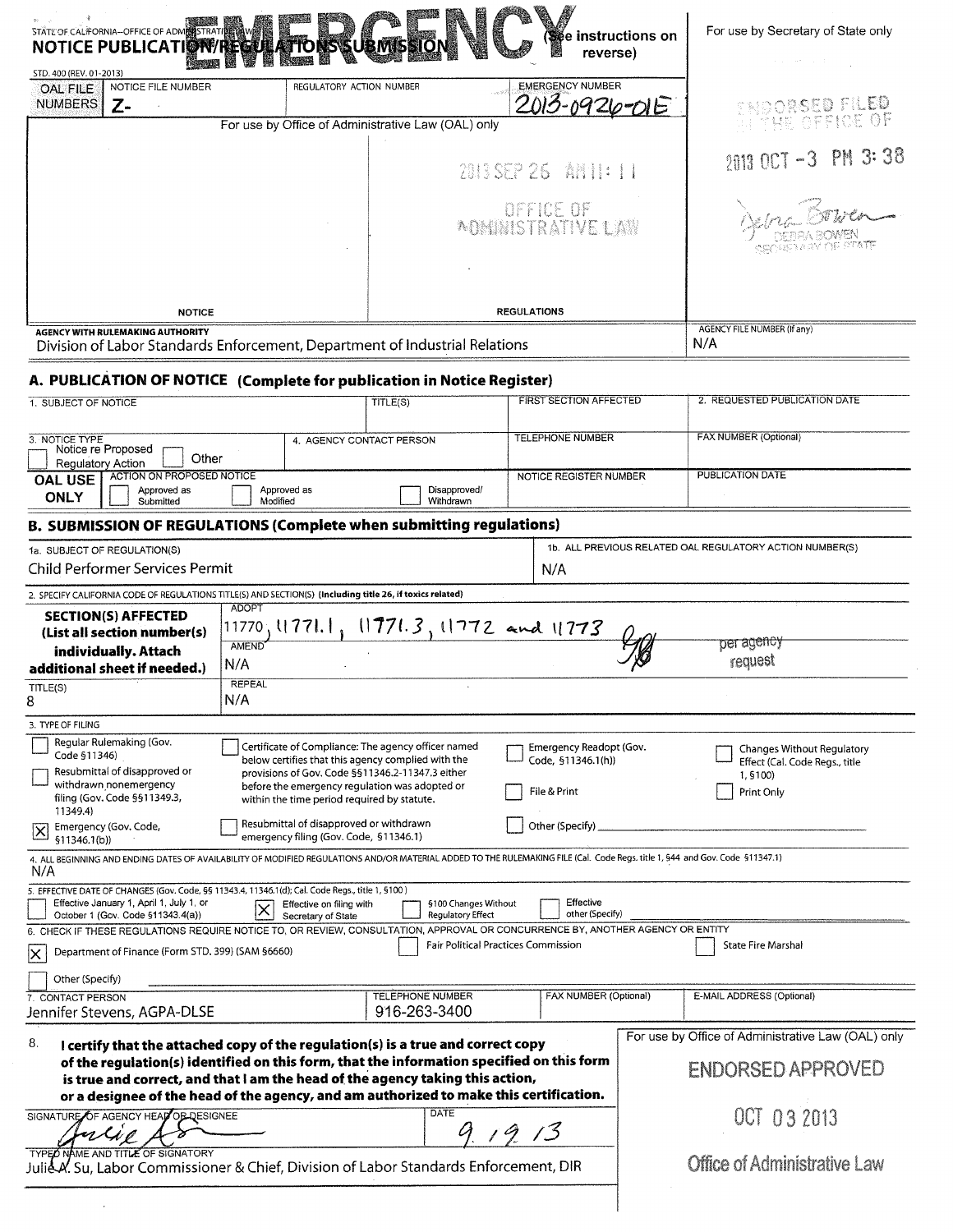## AB 1660 —Proposed DLSE Regulations(CPSP)

Title 8 Industrial Relations Division 1 Department of Industrial Relations. Chapter 6 Division of Labor Standards Enforcement

 $\sim$ 

Add new Subchapter and sections 11770 through 11773, inclusive, as follows:

(New) Subchapter 2.2 Child Performer Services Permits

Section 11770. Representation or Services to Child Performers

- (a) Except for persons specified in Labor Code Section 1706(b), any person seeking to represent or provide specified services (as defined in Labor Code 1706 $(g)(4)$ ), to any artist (as defined in Labor Code Section 1706 $(g)(1)$ ) who is a minor under the age of  $18$  years, must first submit an application and fee to the Labor Commissioner for a permit as required in Labor Code  $1706(a)(1)$ .
- (b)  $\overline{A}$  permit is required for each individual performing the regulated activity defined in Labor Code Section 1706(g)(4) who works directly with minor children or has supervision or disciplinary power over minor children other than only incidental and occasional contact pursuant to Labor Code Section 1706(b)(4), and who will provide for a fee (defined in Labor Code Section 1706(g)(2), representation or specified services to a minor; and includes:
	- $(1)$  Any individual acting as a sole proprietor or independent contractor.
	- (2) Any individual performing representation or specified services on behalf of or jointly with any person which includes non-individual business entities (company, firm, partnership, association, corporation, limited liability company, or other organization as defined in Labor Code Section  $1706(g)(3)$  which receives a fee).
	- (3) Each employee of a business specified in (1) or (2). A business entity shall ensure that its employees or agents performing the regulated activity comply with the requirements of this subchapter. A business entity which is not an individual person can only perform activities which are subject to a permit through an individual who possesses a permit pursuant to this subchapter.

For purposes of this section, "incidental and occasional contact" means physical presence within 10 feet of a minor artist who is unaccompanied by an adult which contact is of a short time, but not more than 10 minutes duration, and not more than two occurrences within any 7 day period.

 $(c)$  A permit issued by the Labor Commissioner, valid for two  $(2)$  years, must be received by the applicant and posted pursuant to Labor Code Section  $1706(e)$  prior to the permit holder rendering any representation or specified services to an artist who is a minor.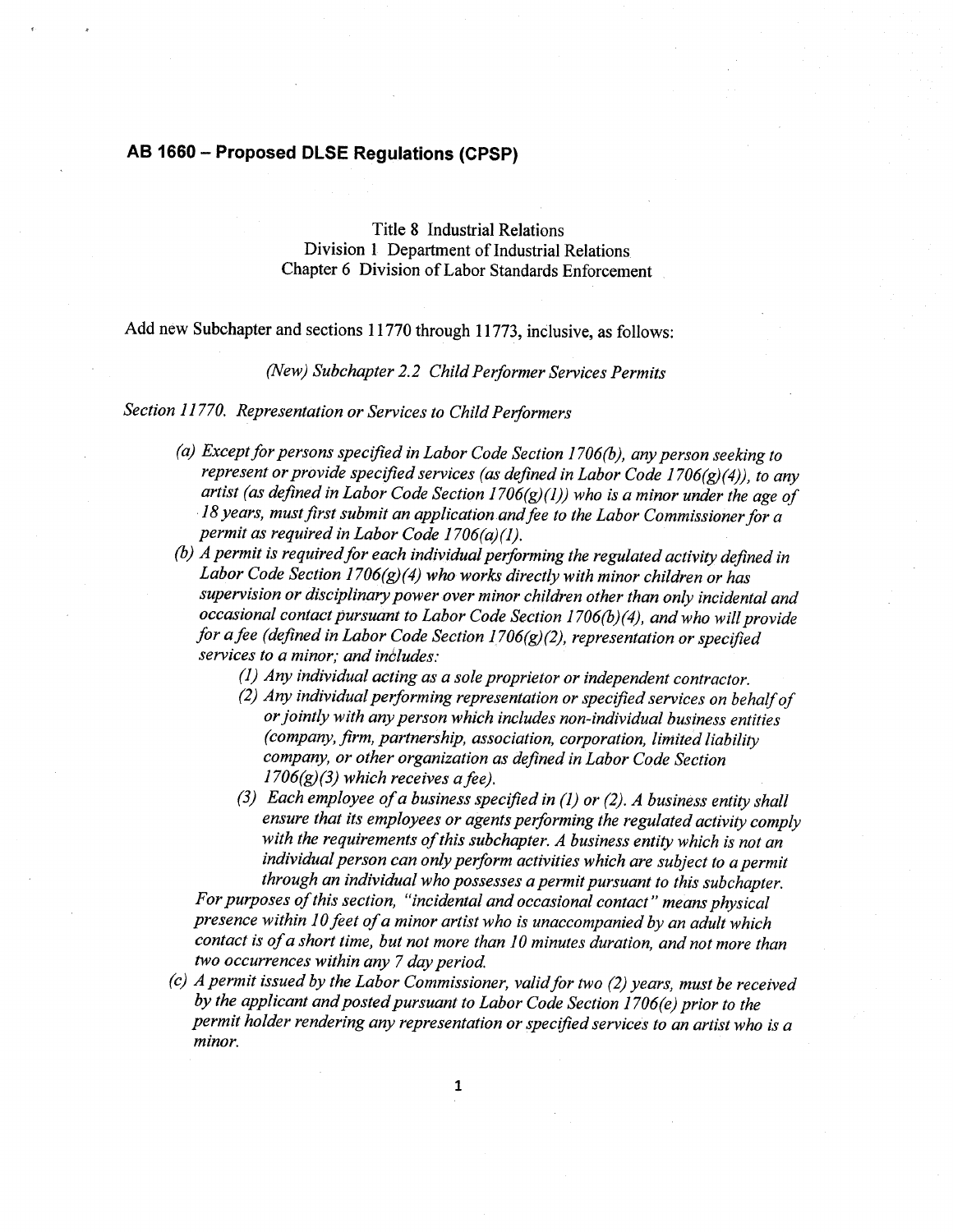*(d) An applicant shall submit an on-line Child Performer Services Permit application and pay applicable fees, as set forth in Section 11771.3, through the Division of Labor Standards Enforcement's (DLSE) website located at http://www.dir.ca.gov/DLSE/dlse.html.*

*Note: Authority: Labor Code section 1706. Reference: Labor Code section 1706(a),(d),(e), (f), and (g).*

*Section 11771.1 Application for Permit*

- *(a) An applicant for a permit must provide the following information certified as true and correct on an on-line Child Performer Services Permit form:*
	- *(1) Full name, including all other names or aliases or fictitious names used by applicant;*
	- *(2) Physical home address (not a Post Office Box or private mail station), including street number; city, state, zip code, and phone number;*
	- *(3) Social Security Number;*
	- *(4) California driver's license or identification number;*
	- *(5) Birthdate;*
	- *(6) Physical description of applicant, including height, weight, color of hair, color of eyes;*
	- *(7) Name of business for which applicant will perform services;*
	- *(8) Business address (not a Post Office Box or private mail station) and phone number, if different from home address;*
	- *(9) Phone numbers for home, business, and mobile phone;*
	- *(10) Description of specific types of services listed in Labor Code Section 1706(g)(4) which the applicant will provide to artists who are minors;*
	- *(11) Applicant shall report in writing any change in information required by the Labor Commissioner within 7 days of any change.*
- *(b) Fingerprints. Upon receiving an application, the Labor Commissioner shall provide a form with Child Performer Permit Services billing information which must be taken to a Department of Justice (DOJ) fingerprint services location. An applicant shall provide to the DOJ electronic fingerprints and the DLSE-provided billing form, and any other information required by DOJ for purposes of obtaining criminal history information regarding state or federal arrests and convictions.*

*Note: Authority: Labor Code section 1706. Reference: Labor Code section 1706(a), (b)(4) and (c).*

### *Section 11771.3 Fees*

*(a) Applicants must remit to the DLSE an application fee of \$200 which is the amount determined to sufficiently reimburse the Division for costs of administering the permit*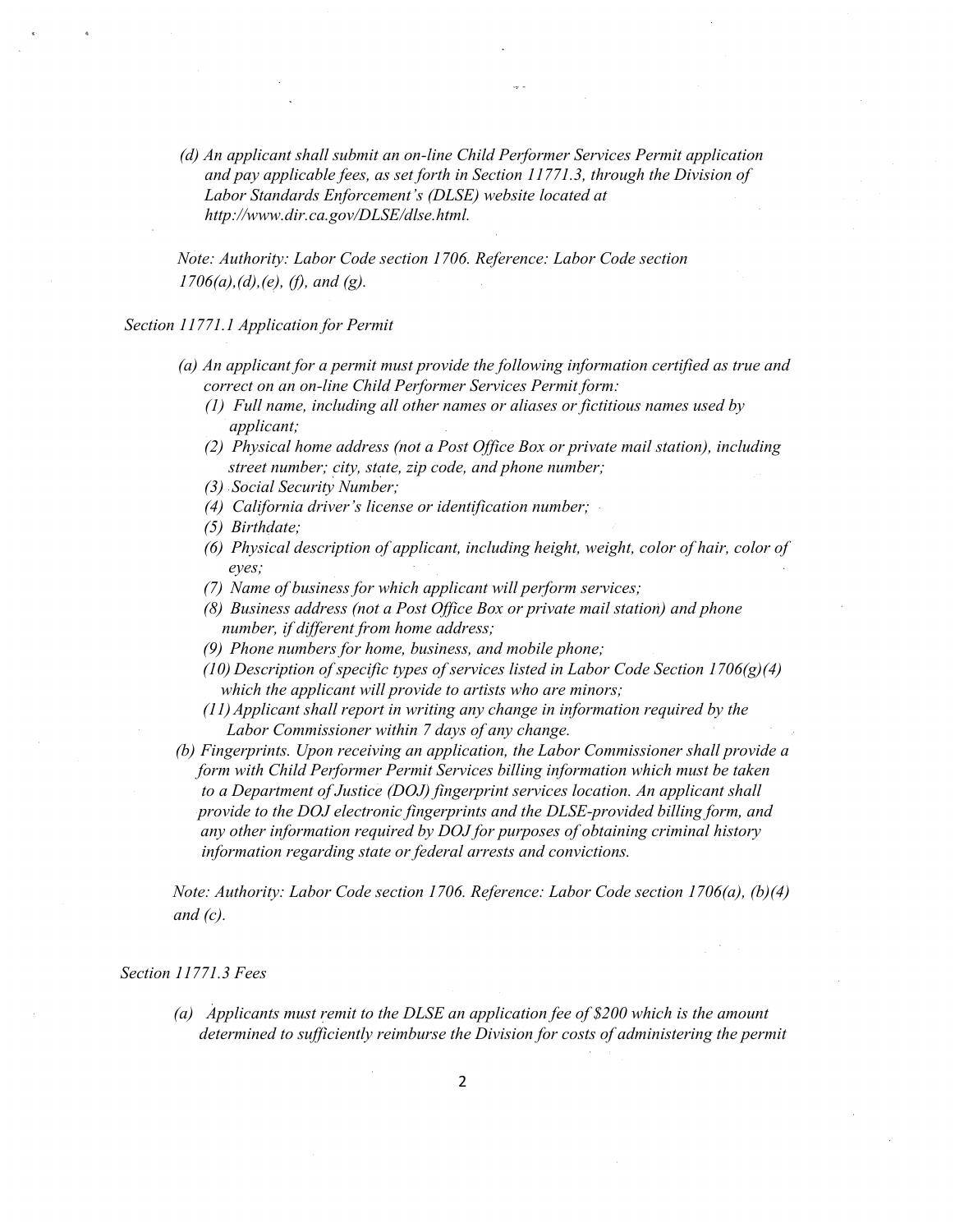*program. The fee is non-refundable and shall be paid at the time of filing a permit application.*

*Note: Authority: Labor Code section 1706. Reference: Labor Code section 1706(a)(2), and (c)(2), and (c)(3).*

### *Section 11772 Issuance of Permit; Denial*

- *(a) After receiving the applicable filing fee and application, and within 15 days of receiving information provided by the Department of Justice (DOJ) pursuant to Labor Code 1706(c), the Labor Commissioner shall determine whether the applicant is required to register as a sex offender based on convictions for crimes specified in Penal Code Sections 290 to 290.006, inclusive.*
- *(b) If the applicant fails to obtain or otherwise provide fingerprints necessary for processing the application by the Labor Commissioner and search by DOJ within 10 days of submitting an application, a permit shall not be issued and the application shall be denied. Any fees paid with the application shall not be refunded to the applicant. If an applicant fails to respond to a defect in the application within 30 days of notice by the Labor Commissioner, the initial or renewal application may be closed. If an applicant fails to respond to a second defect in the application within 30 days of notice, the application will be closed.*
- *(c) If, after reviewing the DOJ report, the Labor Commissioner determines that the initial or renewal applicant is not required to register as a sex offender, she shall:*
	- *(1) Provide a copy of the report from DOJ to the applicant pursuant to Labor Code Section 1706(c)(4); and*
	- *(2) Issue a permit on a form prescribed by the Labor Commissioner which shall be valid for two years and shall include a permit number and expiration date.*
	- *(3) Add the permit holder's name, address (city and state), permit number, and permit expiration date to DLSE's website maintained for the purpose of making permit holder information available to the public pursuant to Labor Code Section 1706(d).*
- *(d) If the Labor Commissioner determines that an initial or renewal applicant is required to register as sex offender based on a DOJ report, a permit shall not be issued and she shall:*
	- *(1) Notify the applicant in writing of DLSE's determination, provide a copy of the information received from DOJ pursuant to Labor Code 1706(c)(4), and provide DOJ contact information where an applicant can address any inaccurate information on the DOJ report;*
	- *(2) Notify DOJ and the local district attorney's office or other prosecuting agency of the application for a permit and denial by the Labor Commissioner.*

*Note: Authority: Labor Code section 1706. Reference: Labor Code sections 1706(a)(3),(c)(4),(d), and(f); 1706.1; 1706.2; and 1706.5.*